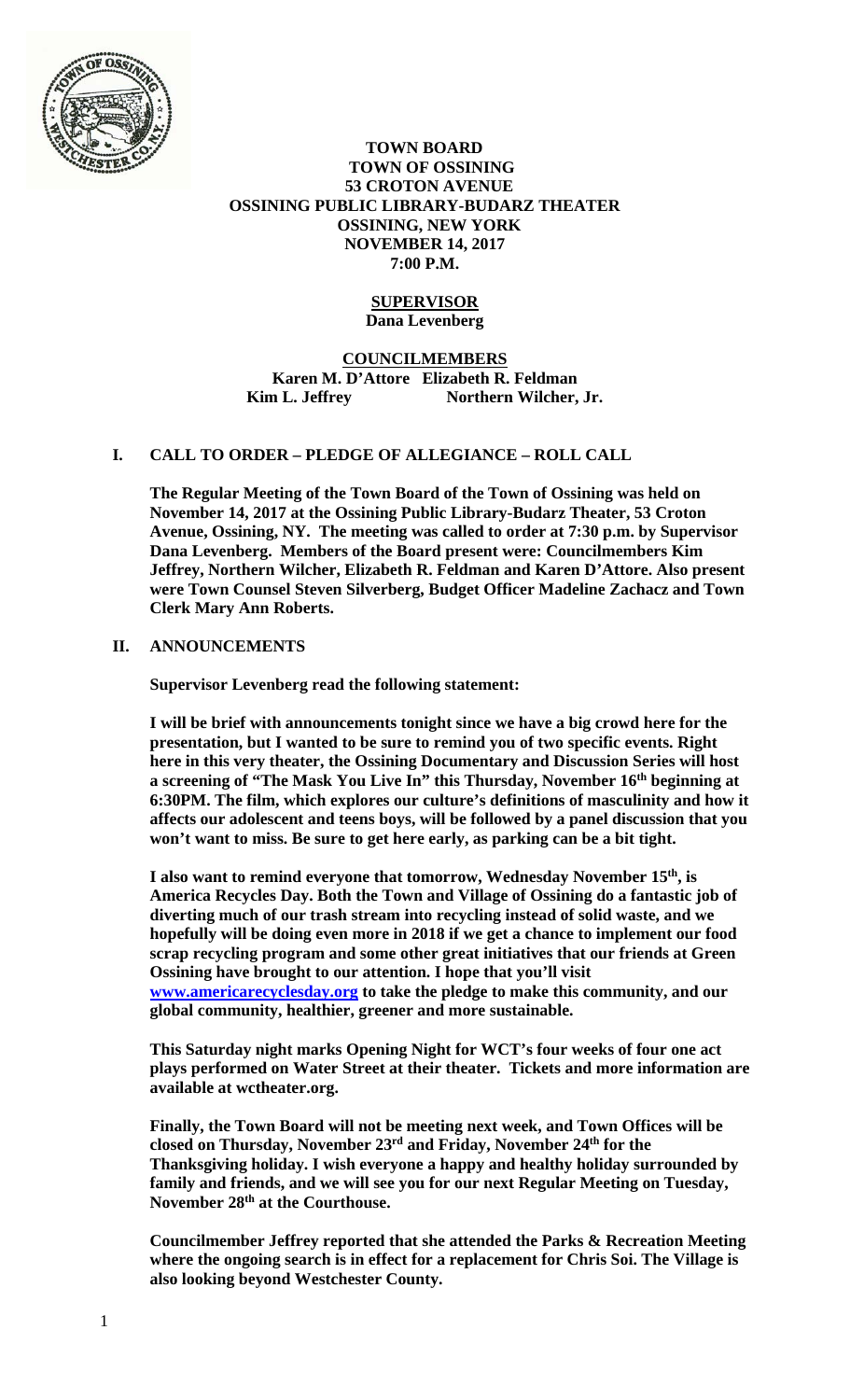**Councilmember Feldman announced the Annual Ossining Boat and Canoe Club Toy Drive.** 

# **III. LIAISON REPORTS**

#### **IV. DEPARTMENTAL REPORTS**

**V. PUBLIC COMMENT ON AGENDA ITEMS- Visitors shall be accorded one (1) three (3) minute opportunity to address all agenda items.**

**Supervisor Levenberg reminded everyone that this is only about the items on the agenda for the Regular Meeting and not for the Homestead discussion, which will come later. If you do have a comment on these or any topics tonight, we will be sticking to a strict 3 minute time limit per speaker. You may not cede your time.** 

## **VI. BOARD RESOLUTIONS**

## **A. Approval of Minutes-Regular Meeting**

**Councilmember Jeffrey moved and it was seconded by Councilmember D'Attore that the following be approved:** 

**Resolved, that the Town Board of the Town of Ossining hereby approves the October 24, 2017, Minutes of the Regular Meeting as presented.** 

 **Motion Carried: Unanimously** 

#### **B. Approval of Minutes-Special Meeting**

**Councilmember Wilcher moved and it was seconded by Councilmember Jeffrey that the following be approved:** 

**Resolved, that the Town Board of the Town of Ossining hereby approves the November 8, 2017, Minutes of the Special Meeting as presented.** 

 **Motion Carried: Unanimously** 

## **C. Approval of Voucher Detail Report**

**Councilmember D'Attore moved and it was seconded by Councilmember Wilcher that the following be approved:** 

**Resolved, that the Town Board of the Town of Ossining hereby approves the Voucher Detail Report dated November 14, 2017 in the amount of \$196,819.96.** 

 **Motion Carried: Unanimously**

## **D.Calling for a Public Hearing-2018 Preliminary Budget**

**Councilmember Wilcher moved and it was seconded by Councilmember D'Attore that the following be approved:** 

**Resolved, that the Town Board of the Town of Ossining hereby calls for a Public Hearing to be held on Tuesday, November 28th, 2017 at 7:30 p.m. at the Birdsall-Fagan Police/Court Facility, 86-88 Spring Street, Ossining, NY in the matter of the 2018 Preliminary Budget for the Town of Ossining.** 

 **Motion Carried: Unanimously**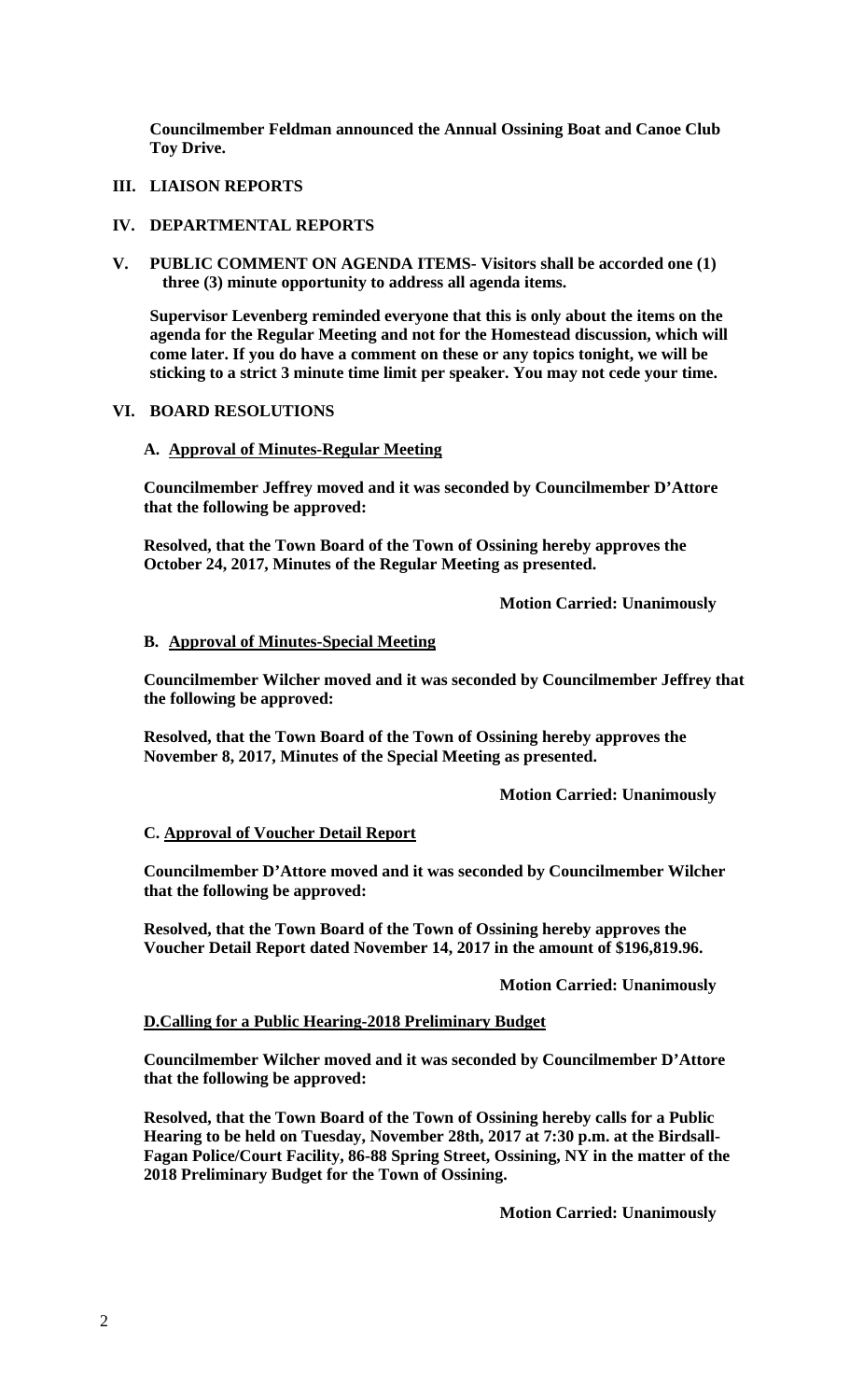# **E. Intermunicipal Agreement- Yard Waste Transfer**

**Councilmember Wilcher moved and it was seconded by Councilmember Jeffrey that the following be approved:** 

**RESOLVED, that the Town Board of the Town of Ossining hereby authorizes the Supervisor to execute an Inter-Municipal Agreement ("IMA") with the Village of Ossining with a term effective April 1, 2017 through March 31st, 2018 for the Village to provide yard waste transfer services for the Town in accordance with said IMA, subject to the approval of Counsel to the Town as to form.** 

#### **Motion Carried: Unanimously**

## **F. Order Calling a Public Hearing in the matter of the Petition for Extension of the Ossining Consolidated Sewer District, 93 Old Albany Post Road**

**Councilmember Wilcher moved and it was seconded by Councilmember D'Attore that the following be approved:** 

Whereas, a written petition, dated November 6<sup>th</sup>, 2017, in due form and containing **the required signature, has been presented by Angel Quintuna to the Town Board of the Town of Ossining, Westchester County, New York, for the extension of the Ossining Consolidated Sewer District in said Town; and** 

**Whereas, said premises are known as 93 Old Albany Post Road, Ossining, New York, and also known as Section 80.10-1-35, on the Tax Map of the Town of Ossining, and** 

**Whereas, the improvements proposed for said Sewer District Extension consist of the construction and installation of a sewer system, including sewer main, manhole and other improvements incidental thereto, all as more described in the map and plan accompanying the aforesaid petition, which map and plan are on file in the Town Clerk's Office of said Town for public inspection during regular business hours; and** 

**Whereas, the cost of establishing such Sewer District Extension shall be borne entirely by the Petitioner; and** 

**Whereas, it is now desired to call a Public Hearing to consider the Petition for the proposed establishment of said Sewer District Extension pursuant to Section 193 of the Town Law, as well as for purposes of determining the environmental impact of said action;** 

**Now Therefore be it Ordered, by the Town Board of the Town of Ossining, Westchester County, New York, as follows:** 

**Section 1: A meeting of the Town Board of the Town of Ossining, Westchester County, New York, shall be held at the Police/Court Facility, 86-88 Spring Street, In Ossining, New York, on the 28th day of November at 7:35p.m., for the purpose of conducting a public hearing to consider the aforementioned Petition and to hear all persons interested in the subject thereof concerning the same.** 

**Section 2: The Town Clerk is hereby authorized and directed to cause a certified copy of this Order to be published in The Gazette and posted in the manner provided by law.** 

**Section 3: This Order shall take effect immediately.** 

 **Motion Carried: Unanimously**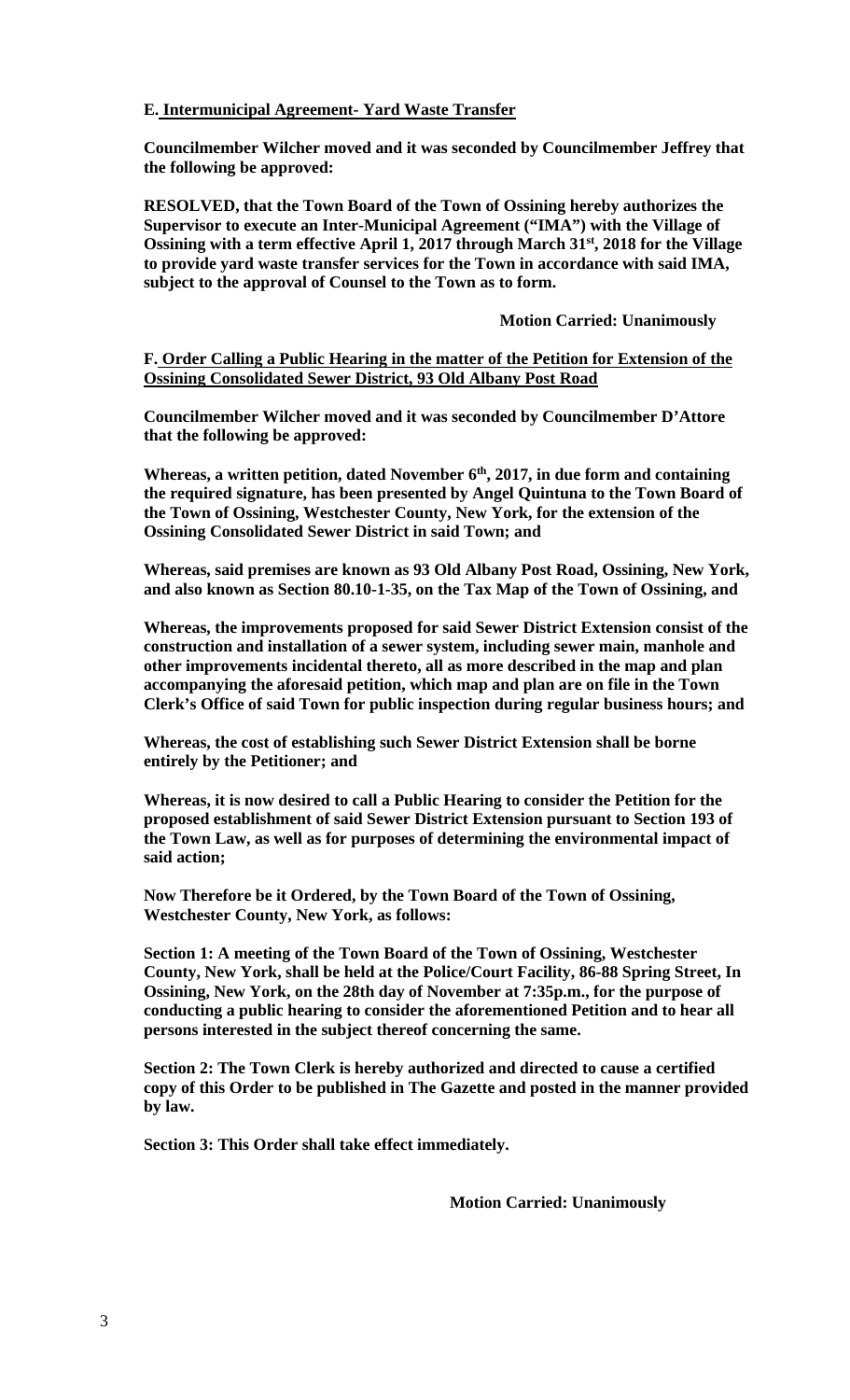## **G. Call for Public Hearing- Restore NY Grant Application, Cedar Lane Park Reuben House**

**Councilmember Wilcher moved and it was seconded by Councilmember D'Attore that the following be approved:** 

**Whereas, the Town of Ossining owns Cedar Lane Park which is the location of the Reuben House, a vacant residential building with potential for future commercial investment; and** 

**Whereas, the Reuben House requires extensive deconstruction and rehabilitation to be operational; and** 

**Whereas, Empire State Development is offering funding for the demolition/deconstruction and/or rehabilitation/reconstruction of vacant buildings through the Restore NY grant program; and** 

**Whereas, the Town is interested in seeking funding under the Restore NY program to undergo necessary deconstruction and rehabilitation work on the Reuben House to facilitate future investment in this property;** 

**Resolved, that the Town Board of the Town of Ossining hereby calls for a Public** Hearing to be held on Tuesday, November 28th, 2017 at 7:30 p.m. at the Birdsall-**Fagan Police/Court Facility, 86-88 Spring Street, Ossining, NY in the matter of the Restore NY grant application for the deconstruction and rehabilitation of the Reuben House, Cedar Lane Park, 235 Cedar Lane, Ossining, NY;**

**Be it further Resolved, that the Town Clerk is hereby directed to publish the "Property Assessment List" which indicates restoration phases of the Reuben House in The Journal News for three consecutive days, as required by the Restore NY grant guidelines.**

**The Town of Ossining is seeking funding from the Empire State Development Corporation's Restore NY program for property located at 235 Cedar Lane, for a project titled "Reuben House Restoration."** 

| #              | Site         | Sq. Ft. | R-Residential | DM-            | V-Vacant    |
|----------------|--------------|---------|---------------|----------------|-------------|
|                | Name/Address |         | $C-$          | Demolition     | A-Abandoned |
|                |              |         | Commercial    | DC-            | $C-$        |
|                |              |         |               | Deconstruction | Condemned   |
|                |              |         |               | RH-            | S-Surplus   |
|                |              |         |               | Rehabilitation |             |
|                |              |         |               | $RC-$          |             |
|                |              |         |               | Reconstruction |             |
| 1              | Reuben       | 6,253   | $\mathbf R$   | DC             | V           |
|                | House, 235   |         |               |                |             |
|                | Cedar Lane,  |         |               |                |             |
|                | Ossining, NY |         |               |                |             |
| $\overline{2}$ | Reuben       | 6,253   | $\mathbf R$   | <b>RH</b>      | V           |
|                | House, 235   |         |               |                |             |
|                | Cedar Lane,  |         |               |                |             |
|                | Ossining, NY |         |               |                |             |

**Property Assessment List:** 

**Motion Carried: Unanimously** 

# **VII.CORRESPONDENCE TO BE RECEIVED AND FILED**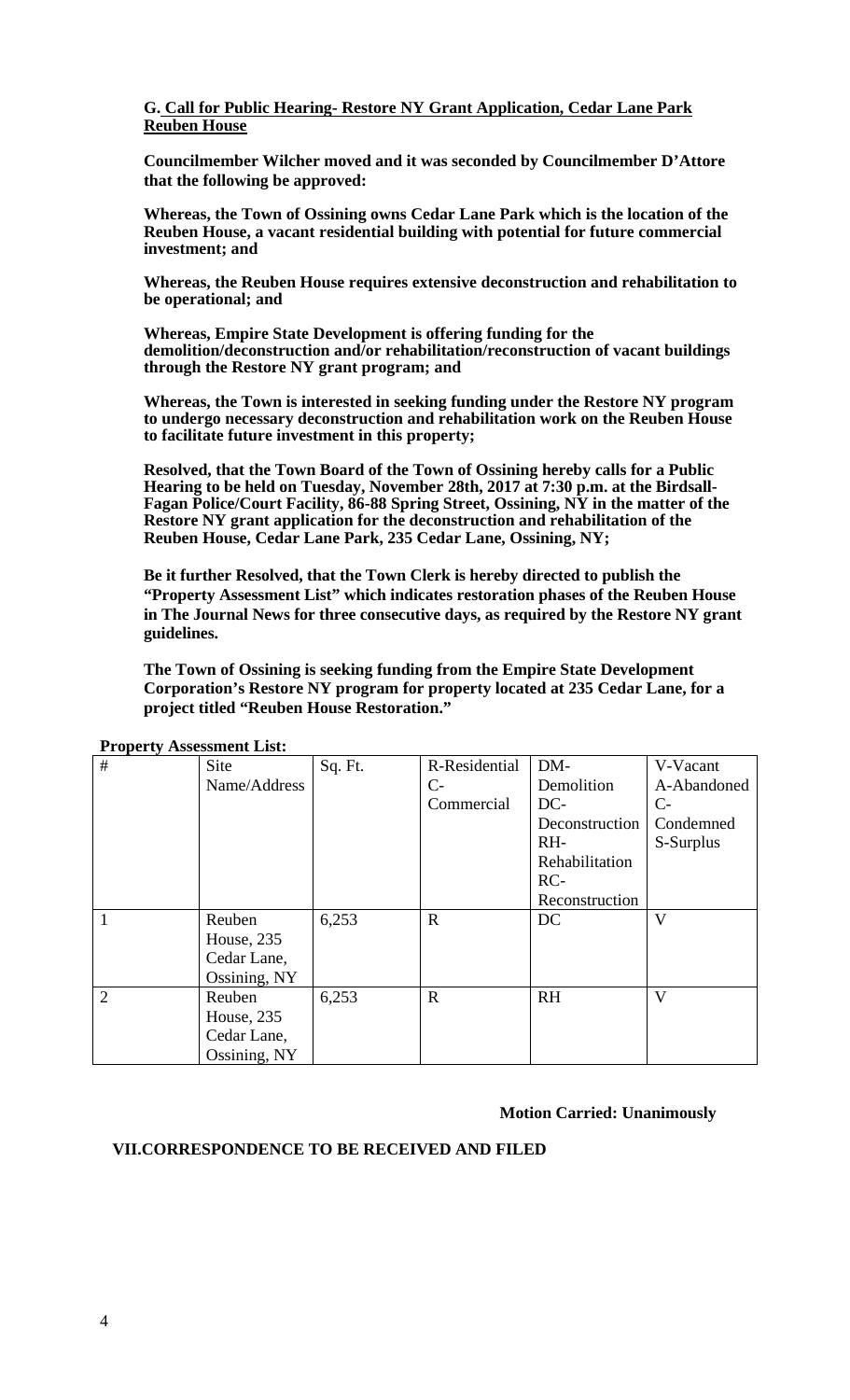# **VIII.MONTHLY REPORTS**

**Councilmember Wilcher moved and it was seconded by Councilmember D'Attore that the following be approved:** 

**Resolved, that the Town Board of the Town of Ossining hereby accepts the following monthly reports:** 

- **Town Building Department**
- **Town Clerk's Office**
- **G.E. Helicopter reports for July, August & September 2017**
- **Town Tax Receiver's Office**
- **Town Supervisor's Office**

# **Motion Carried: Unanimously**

**IX.VISITOR RECOGNITION Visitors shall be accorded one (1) three (3) minute opportunity to speak.** 

**Again, I would ask that folks with comments or questions about any of the Town Hall Meeting material, i.e. Homestead, please hold off until after the presentation. I will now ask for a motion to adjourn this Regular Meeting into the Town Hall Meeting.** 

# **X.ADJOURNMENT-TOWN HALL MEETING**

**At 7:21 P.M., Councilmember Jeffrey moved and it was seconded by Councilmember Feldman that the Regular Meeting be adjourned.** 

**Motion Carried: Unanimously**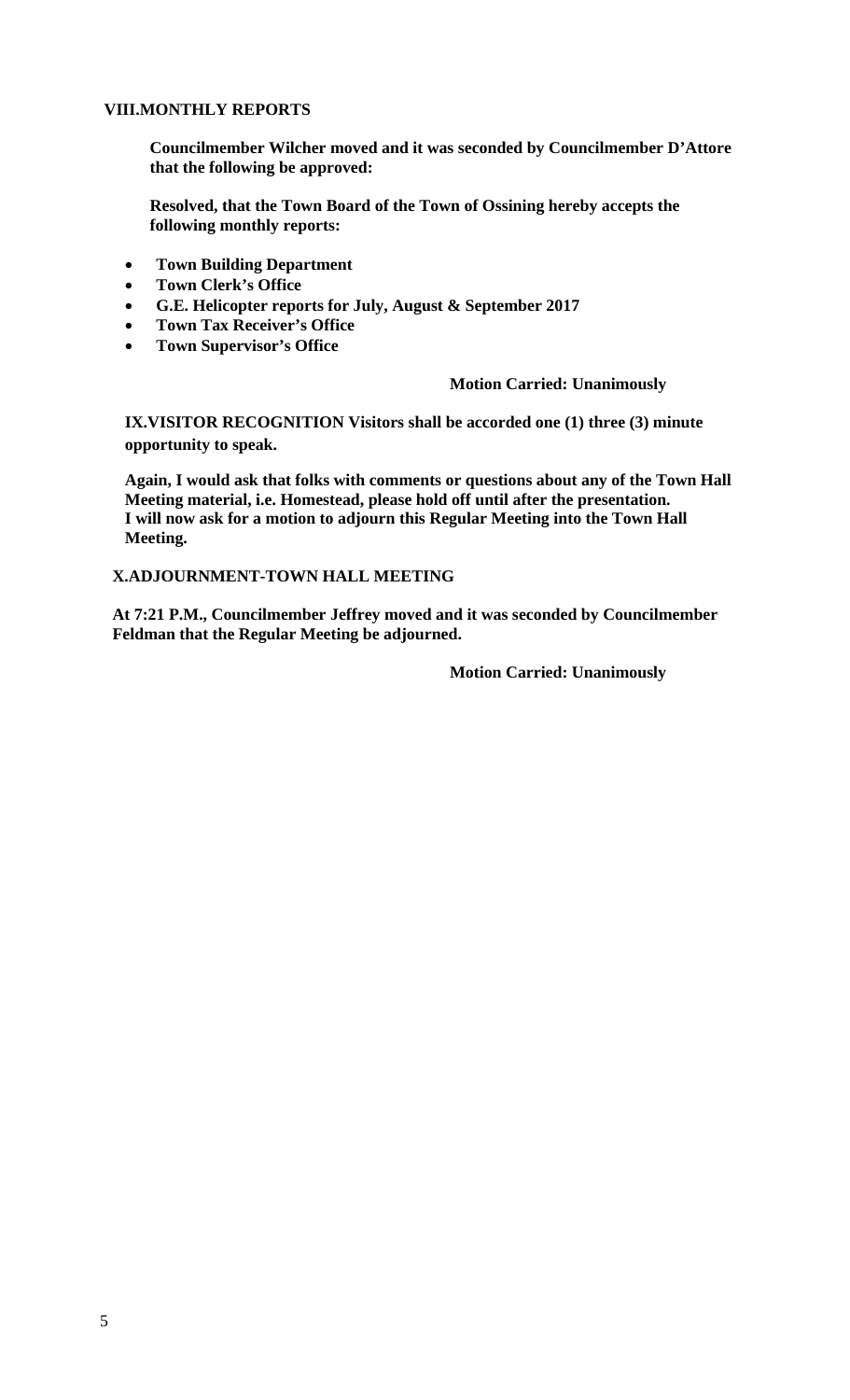

 **TOWN HALL MEETING TOWN BOARD TOWN OF OSSINING OSSINING PUBLIC LIBRARY 53 CROTON AVENUE-BUDARZ THEATER OSSINING, NEW YORK NOVEMBER 14, 2017 7:30 P.M. Supervisor Dana Levenberg** 

 **Councilmembers Karen D'Attore Elizabeth Feldman Kim L. Jeffrey Northern Wilcher** 

**I. SPECIAL PRESENTATION-Gerald Benjamin and Thomas Cetrino of SUNY New Paltz, who will discuss the case study from the City of Kingston, where the Homestead tax option was implemented in 1989. John Wolham from the NYS Office of Real Property Tax Services will also join us to discuss the potential implications of enacting Homestead.** *Visitors shall be accorded one (1) three (3) minute opportunity to speak.* 

**Gerald Benjamin and Thomas Cetrino of SUNY New Paltz, who will disccuss the case study from the City of Kingston, where the Homestead tax option was implemented in 1989. John Wolham from the NYS Office of Real Property Tax Services will also join us to discuss the potential implications of enacting Homestead.** 

**Councilmember Jeffrey stated that all condos would be homestead under the Village of Ossining as well as the Village of Briarcliff Manor however the schools are not fully contained. The Commercial properties would be taking a negative hit. The rates would be the same for single family, 2 and 3 families as well as condos.** 

**Lynn Farrell, Horseshoe Circle thanked the board for this discussion and requested that the board not adopt the Homestead Act. In doing an annual assessment how much time and money would it take?** 

**Diane Hegarty, Eagle Bay Drive is opposed to the Homestead Act and wondered why her ethics complaint regarding Jerry Gershner and Sal Carrea has not been addressed.** 

**Mark Seiden Croton Dam Road stated that it would make taxation more fairly distributed.** 

**Jerry Gershner, Stonegate Road thanked the board for this meeting.** 

**Mary Peck, Chappaqua Road, Briarcliff Manor discussed the matter.** 

**Phyllis Shabad, Woods Brooke Circle stated that none of the examples are relative to Ossining.** 

**Bernard Jacobson, Butternut Road, Briarcliff Manor commented that the condos would be unfairly assessed.** 

**John Longabucco. Woods Brooke Circle questioned whether this can be brought up every time you want to?**